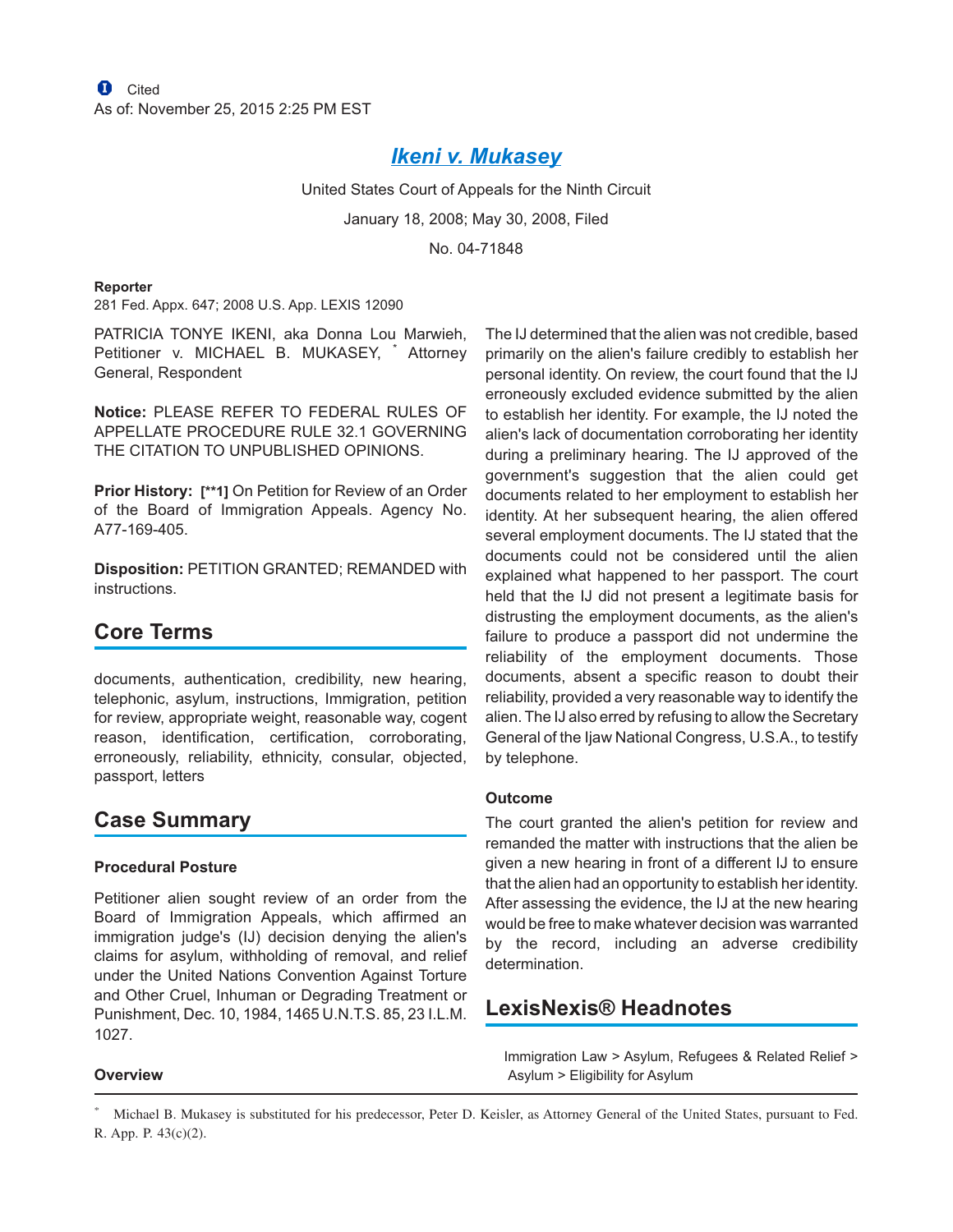Immigration Law > ... > Administrative Proceedings > Evidence > General Overview

**HN1** Although an immigration judge (IJ) may deny an asylum application based on a finding that the petitioner's documentary evidence is not credible, the IJ must offer a legitimate, articulable basis for the finding and a specific, cogent reason for any stated disbelief. More specifically, an adverse credibility finding cannot rest on mere speculation or conjecture, such as the IJ's bare subjective opinion about the authenticity or probity of documents. Rather, the record must include some evidence undermining their reliability, such that a reviewing court can objectively verify whether the IJ has a legitimate basis to distrust the documents.

Evidence > Authentication > General Overview

Immigration Law > ... > Administrative Proceedings > Evidence > Admissibility of Evidence

**HN2** The United States Court of Appeals for the Ninth Circuit has held that it is error to exclude official records from another country based solely on the lack of consular certification. A petitioner may authenticate a foreign document through any recognized procedure for authentication of documents in general, including the petitioner's own testimony.

**Counsel:** For PATRICIATONYE IKENI, aka Donna Lou Marwieh, Petitioner: *Geri* N. *Kahn*, Esq., Attorney, San Francisco, CA.

For MICHAEL B. MUKASEY, Attorney General, Respondent: Charles E. Canter, Esq., Attorney, OIL, DOJ - U.S. DEPARTMENT OF JUSTICE, Civil Division/Office of Immigration Litigation, Washington, DC; Alisa Kaufman, Esq., Attorney, San Francisco, CA; Ronald E. LeFevre, OFFICE OF THE DISTRICT COUNSEL, Department of Homeland Security, San Francisco, CA; Steven K. Sharpe, Esq., Attorney, Cheyenne, WY.

**Judges:** Before: NOONAN, W. FLETCHER, BEA, Circuit Judges.

## **Opinion**

**[\*648]** MEMORANDUM \*\*

Before: NOONAN, W. FLETCHER, BEA, Circuit Judges

Patricia Ikeni, a native and citizen of Nigeria, petitions for review of the Board of Immigration Appeals' ("BIA") order affirming the Immigration Judge's ("IJ") decision denying Ikeni's claims for asylum, withholding of removal, and relief under the ConventionAgainst Torture ("CAT"). We have jurisdiction under *8 U.S.C. § 1252*, and **[\*\*2]** we grant the petition and remand with instructions that Ikeni be given a new hearing.

The IJ found Ikeni was not credible, based primarily on Ikeni's failure credibly to establish her personal identity. During the hearing, however, the IJ erroneously excluded evidence submitted by Ikeni to establish her identity.

During the July 20, 1999 preliminary hearing, the IJ noted Ikeni's lack of documentation corroborating her identity. The government attorney suggested Ikeni could "get documents related to her employment . . . establishing her identification because she worked at United Plastic Industries for seven years. . . ." The IJ approved of this suggestion, stating: "That certainly is a very reasonable way to identify who she is and where she had been."

Accordingly, during her May 17, 2002 hearing before the IJ, Ikeni offered an employment letter from United Plastic Industries, a letter from the company's personnel manager, and an employee badge as proof of her identity. The government (now represented by a different attorney) objected to these documents for lack of authentication. The IJ responded she would give the documents "appropriate weight," later stating they "could not be considered **[\*\*3]** personal identification documents unless and until [Ikeni] can explain what happened to [her] passport."

**HN1** Although an IJ may deny an asylum application based on a finding that the petitioner's documentary evidence is not credible, the IJ must offer a "legitimate, articulable basis for the finding and a specific, cogent reason for any stated disbelief." *[Lin v. Gonzales, 434](http://advance.lexis.com/api/document?collection=cases&id=urn:contentItem:4J1C-JWP0-0038-X1S5-00000-00&context=1000516) [F.3d 1158, 1162 \(9th Cir. 2006\)](http://advance.lexis.com/api/document?collection=cases&id=urn:contentItem:4J1C-JWP0-0038-X1S5-00000-00&context=1000516)* (internal quotation marks and alterations omitted).

More specifically, an adverse credibility finding cannot rest on mere speculation [\*649] conjecture, such as the IJ's bare subjective opinion about the authenticity or probity of documents. Rather, the record must include some "evidence

This disposition is not appropriate for publication and is not precedent except as provided by [9th Cir. R. 36-3.](http://advance.lexis.com/api/document?collection=statutes-legislation&id=urn:contentItem:4YF7-GRV1-NRF4-41B7-00000-00&context=1000516)